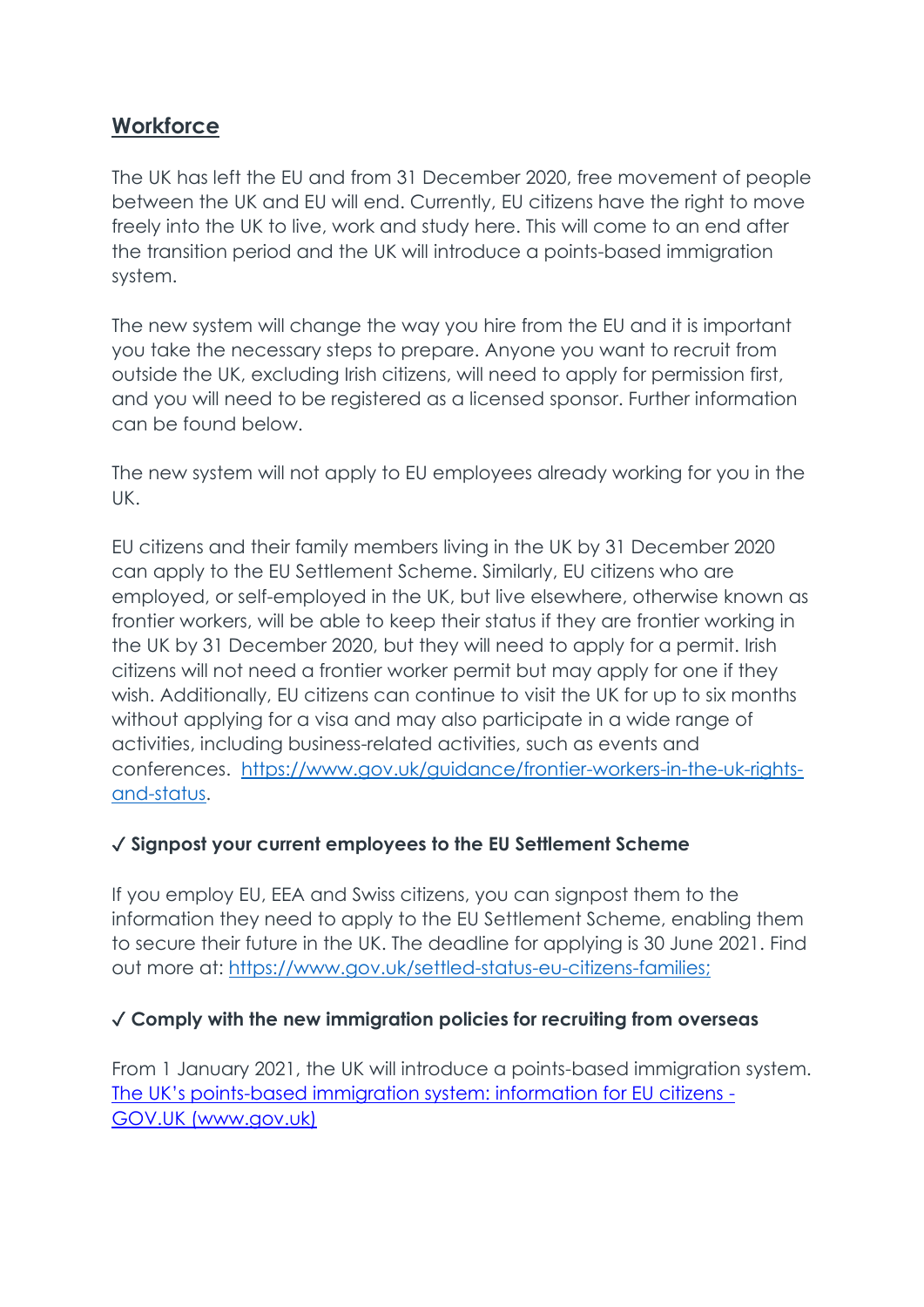EU and non-EU citizens will be treated equally and will need to meet certain requirements to come to the UK to work. If you want to recruit workers from outside the UK from 1 January 2021, you will need to be a licensed sponsor.

Registering as a sponsor normally takes eight weeks and fees apply. To find out more about the new system, including how to register as a sponsor, visit: <https://pbisemployers.campaign.gov.uk/>UK visa sponsorship for employers - GOV.UK (www.gov.uk)

## ✓ **Check if a visa or work permit is required to travel to the EU for work purposes and apply if necessary.**

If you travel to the EU for work purposes from 1 January 2021, you may need a visa or work permit. The country you are travelling to might also ask you to have other additional documents depending on the activity you perform. This advice may be relevant to anyone travelling to the EU for work purposes: this could include anyone working in the private, public or third sector, for example, professional and business services, manufacturing, charities, or the arts. For more information, visit: [https://www.gov.uk/visit-europe-1-january-](https://www.gov.uk/visit-europe-1-january-2021)[2021.](https://www.gov.uk/visit-europe-1-january-2021)

# **Providing Services**

If you're a UK business or professional providing services in the EU or EFTA region, you will need to check the national regulations of the country you're doing business in to understand how best to operate. You will also need to have your UK professional qualification officially recognised if you want to work in a profession that is regulated in the EU or EFTA.

### ✓ **Get your qualifications recognised now by EU regulators to be able to practise or service clients in the EU.**

If you have a UK professional qualification you will need to have this officially recognised by the appropriate regulator for your profession in each country where you intend to work. You will need to do this even if you are only providing short-term or occasional professional services. If you do not do this, you may be unable to continue to practice or service clients in the EU from 1 January 2020.

There are different rules if you are a lawyer or an auditor. For more information, visit: [www.gov.uk/guidance/providing-services-to-any-country](http://www.gov.uk/guidance/providing-services-to-any-country-in-the-euiceland-liechtenstein-norway-or-switzerland-after-eu-exit#recognition-ofprofessional-qualifications)[in-the-euiceland-liechtenstein-norway-or-switzerland-after-eu](http://www.gov.uk/guidance/providing-services-to-any-country-in-the-euiceland-liechtenstein-norway-or-switzerland-after-eu-exit#recognition-ofprofessional-qualifications)[exit#recognition-ofprofessional-qualifications](http://www.gov.uk/guidance/providing-services-to-any-country-in-the-euiceland-liechtenstein-norway-or-switzerland-after-eu-exit#recognition-ofprofessional-qualifications)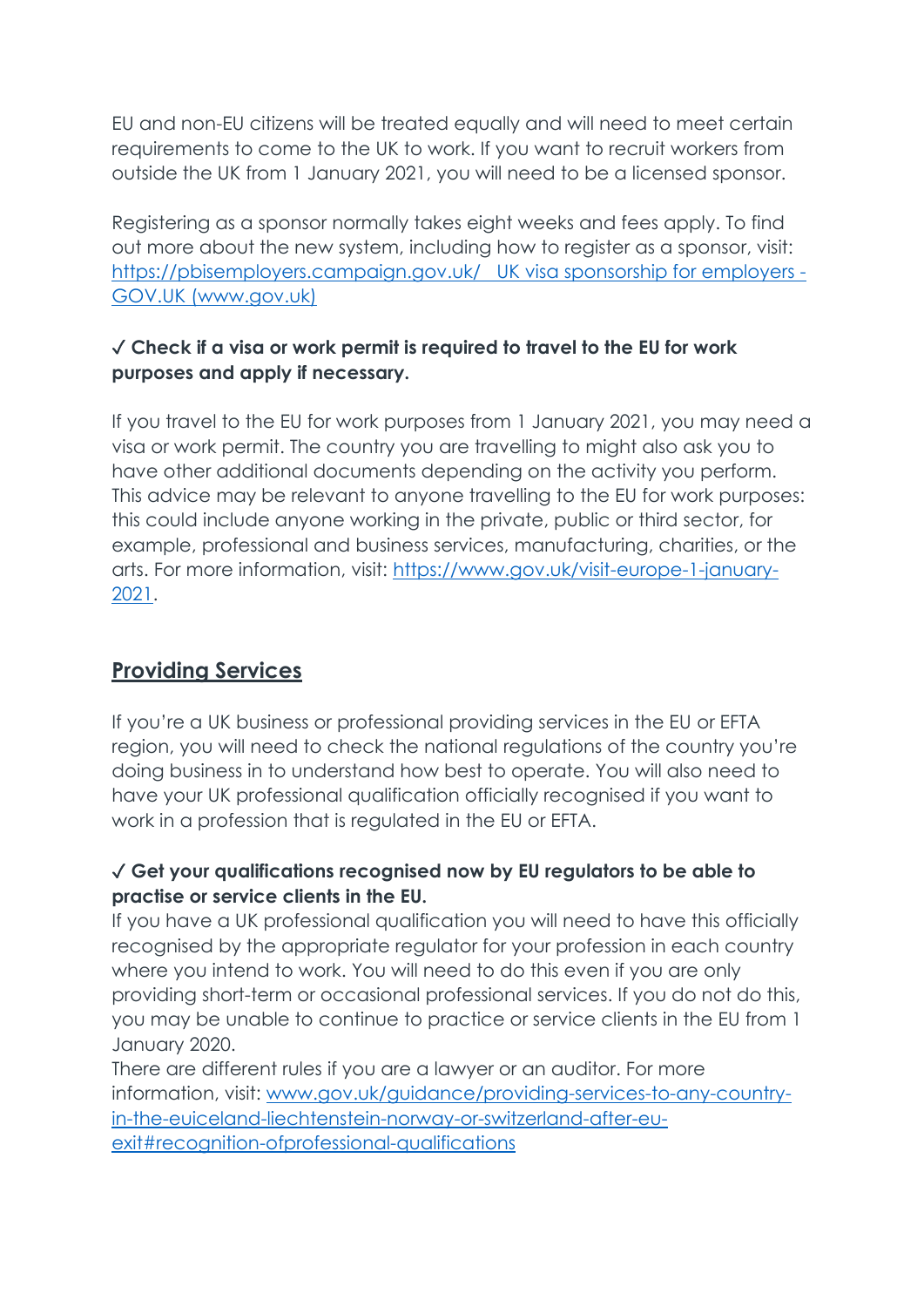✓ **If UK-adopted international accounting standards are not determined as equivalent to EU-adopted international accounting standards, UK businesses listed on EU markets may need to produce accounts that comply with EU adopted international accounting standards (or an equivalent) and UKadopted international accounting standards.**

Companies preparing IFRS accounts will need to use 'UK adopted IFRS' instead of 'EU adopted IFRS' for financial years beginning after the 1 January 2021. UK incorporated groups with securities admitted to trading on a UK regulated market will need to prepare accounts using UK adopted IFRS for all accounting periods beginning on or after 1 January 2021. UK incorporated companies listed on other EU markets will need to comply with the rules of those markets as well as preparing accounts that comply with the UK Companies Act 2006.

UK incorporated parent companies with a subsidiary in the EEA and UK companies with a presence in the EEA (for example a branch) need to check the reporting requirements in the country where the subsidiary, or branch, is based.

UK incorporated groups that issue debt from a subsidiary incorporated in the EU will need to comply with the rules of the country where the subsidiary is based as well as produce accounts that comply with the UK Companies Act 2006. More information is available at:

[https://www.gov.uk/guidance/accounting-for-ukcompanies-from-1-january-](https://www.gov.uk/guidance/accounting-for-ukcompanies-from-1-january-2021)[2021](https://www.gov.uk/guidance/accounting-for-ukcompanies-from-1-january-2021)

UK companies listed in the EEA need to secure an auditor who is registered as a third country auditor in the relevant EEA states to comply with local audit requirements. More information is available at:

[https://www.gov.uk/guidance/accounting-for-uk-companies-from-1](https://www.gov.uk/guidance/accounting-for-uk-companies-from-1-january2021) [january2021.](https://www.gov.uk/guidance/accounting-for-uk-companies-from-1-january2021)

#### ✓ **Businesses should check if there are any changes to who can own, manage or direct companies in the sector(s) and country(ies) they operate in.**

If you have a UK business or are a UK citizen, you might face restrictions on your ability to own, manage or direct a company registered in an EEA country or Switzerland from 1 January 2021. You should be prepared for: additional requirements on the nationality or residency of senior managers or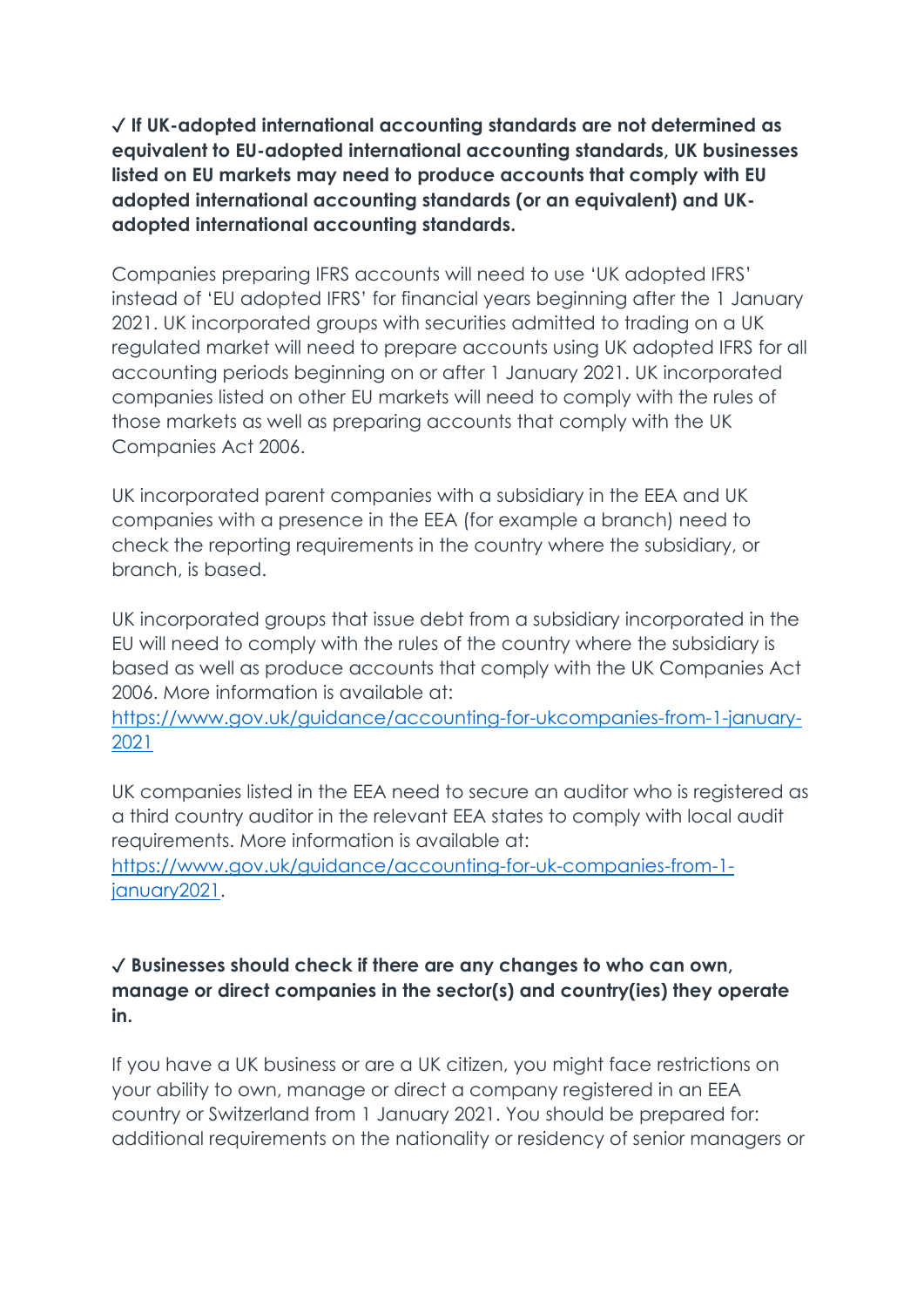directors and/or limits on the amount of equity that can be held by nonnationals.

Find out more at: [https://www.gov.uk/guidance/providing-services-to](https://www.gov.uk/guidance/providing-services-to-anycountry-in-the-eu-iceland-liechtenstein-norway-or-switzerland-after-eu-exit)[anycountry-in-the-eu-iceland-liechtenstein-norway-or-switzerland-after-eu](https://www.gov.uk/guidance/providing-services-to-anycountry-in-the-eu-iceland-liechtenstein-norway-or-switzerland-after-eu-exit)[exit.](https://www.gov.uk/guidance/providing-services-to-anycountry-in-the-eu-iceland-liechtenstein-norway-or-switzerland-after-eu-exit)

### ✓ **Businesses should check if there are any changes to the regulations for providing services remotely from the UK to the EEA. They should do this both for the sector they operate in, and the EEA country they wish to provide services to.**

If you have a UK business or are a UK citizen, you might face changes to the regulations governing remote service provision from the UK into an EEA country e.g. providing consultation services over email or video call. Certain sectors may face additional information or authorisation requirements, or a requirement to establish a legal presence in the EU to continue providing such services. This will vary by sector, and also by member state.

If you provide a more highly regulated service, such as legal, accounting or healthcare related services, it is more likely there will be new requirements to consider. You should check the relevant member state sectoral regulation and seek legal advice if you require further guidance. Find out more at: [https://www.gov.uk/guidance/providing-services-to](https://www.gov.uk/guidance/providing-services-to-anycountry-in-the-eu-iceland-liechtenstein-norway-or-switzerland-after-eu-exit)[anycountry-in-the-eu-iceland-liechtenstein-norway-or-switzerland-after-eu](https://www.gov.uk/guidance/providing-services-to-anycountry-in-the-eu-iceland-liechtenstein-norway-or-switzerland-after-eu-exit)[exit.](https://www.gov.uk/guidance/providing-services-to-anycountry-in-the-eu-iceland-liechtenstein-norway-or-switzerland-after-eu-exit)

### ✓ **Legal professionals should understand the changes to the legal framework (including changes to civil judicial cooperation) and rights to practice after 31 December.**

EU and EFTA legal professionals practising in the UK will no longer be able to carry out reserved legal activities in the UK under their home title after 31 December. The appropriate action will depend on the legal services you practise and your business model.

If you want to provide reserved legal activities, you will need to requalify as an English, Welsh or Northern Irish lawyer with the relevant regulator under routes for foreign lawyers. If you do not want to provide reserved legal activities but want to work jointly with an English or Welsh lawyer, you will need to register as a Registered Foreign Lawyer in England and Wales with the relevant regulator.

You can also work under the supervision of an English, Welsh or Northern Irish lawyer, or only undertake unreserved legal activities. You may still need to